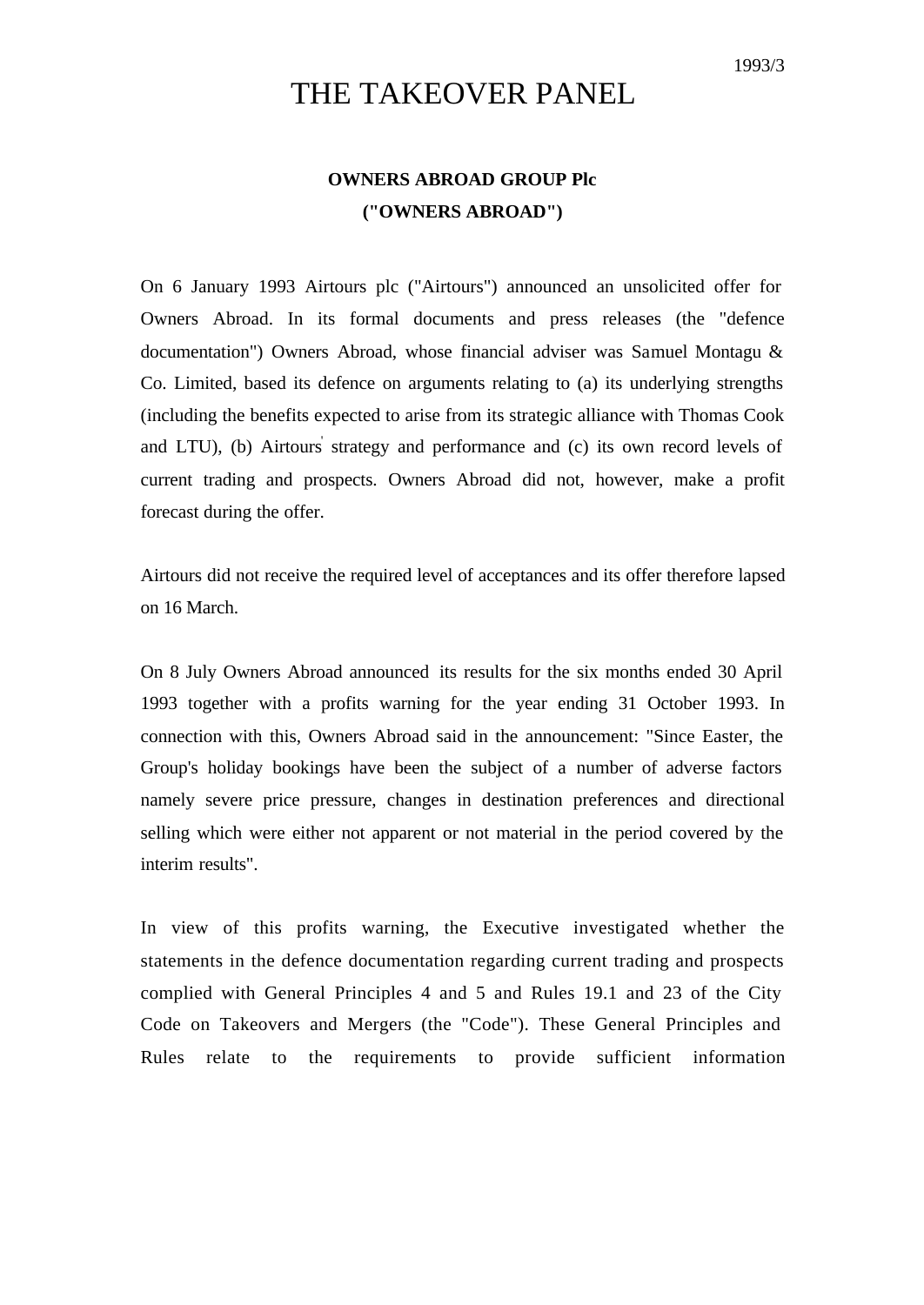to shareholders and to apply the highest standards of care and accuracy in the preparation and presentation of such information. As part of its investigation, the Executive examined whether any material relevant information was withheld or omitted and whether the impression created by the defence documentation was misleading, taking account of everything which Owners Abroad and its advisers knew, or ought reasonably to have known or to have foreseen, during the period of Airtours' offer.

The Executive has been satisfied that the statements relating to current trading and prospects in the defence documentation were prepared with the required standards of care and accuracy and that the information given by Owners Abroad and its advisers in that connection was adequately and fairly presented. The Executive has been satisfied, in particular, that the reasons for the profits warning given by Owners Abroad in its interim results announcement were factors which either were not apparent or not material during the period of Airtours' offer or had not yet arisen and were not reasonably foreseeable.

Accordingly, having concluded its investigation into the above matters, the Executive has found that there was no breach by Owners Abroad and/or its advisers of General Principles 4 and 5 and Rules 19.1 and 23 of the Code.

18 October 1993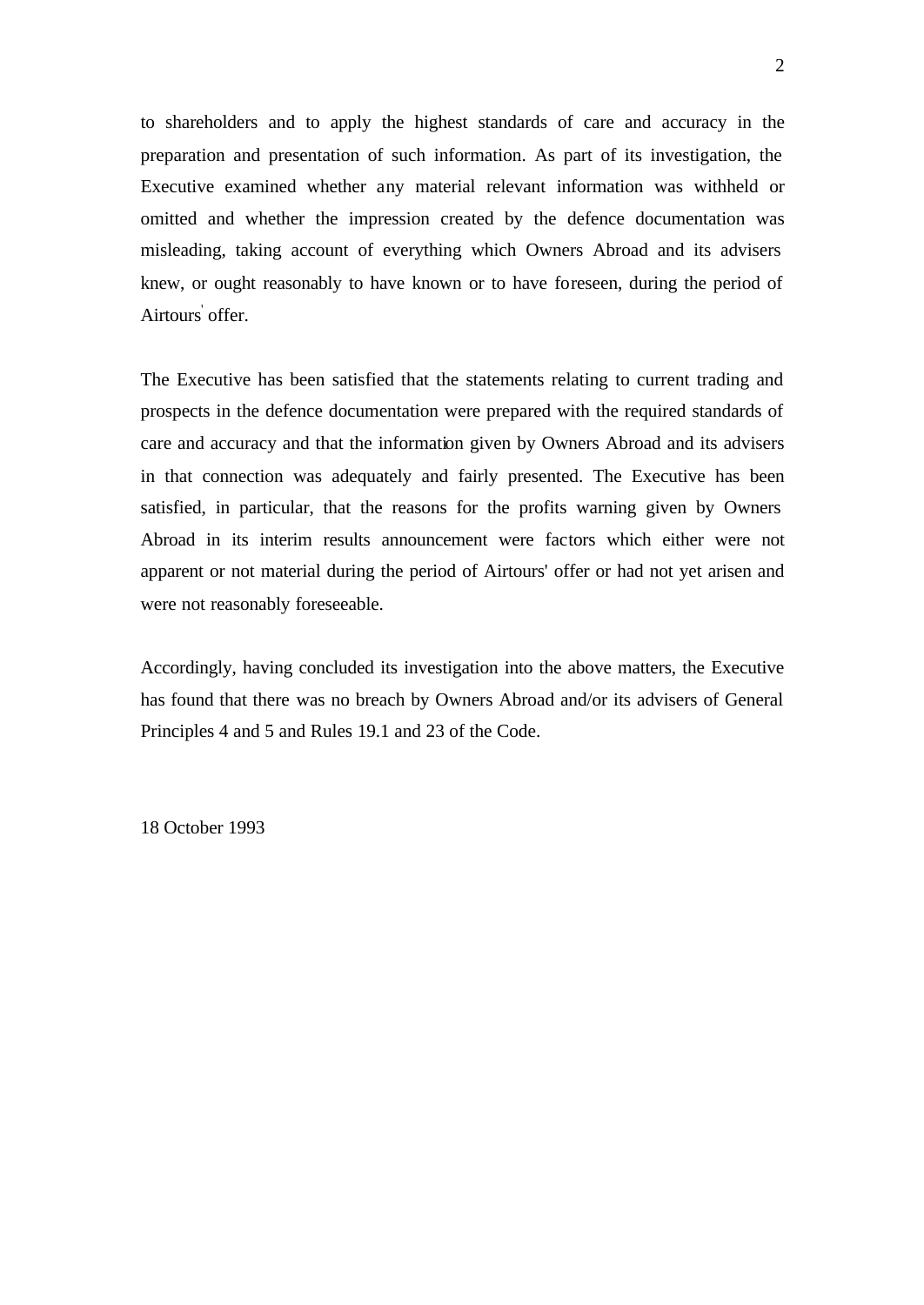#### **NOTE TO EDITORS**

The text of General Principles 4 and 5 and Rules 19.1 and 23 of the Code is as follows:

#### **General Principle 4:**

*Shareholders must be given sufficient information and advice to enable them to reach a properly informed decision and must have sufficient time to do so. No relevant information should be withheld from them.*

#### **General Principle 5:**

*Any document or advertisement addressed to shareholders containing information or advice from an offeror or the board of the offeree company or their respective advisers must, as is the case with a prospectus, be prepared with the highest standards of care and accuracy.*

#### **Rule 19.1:**

#### **Standards of Care**

*Each document or advertisement issued, or statement made, during the course of an offer must, as is the case with a prospectus, satisfy the highest standards of accuracy and the information given must be adequately and fairly presented. This applies whether it is issued by the company direct or by an adviser on its behalf.*

### **Rule 23:**

#### **The General Obligation as to Information**

*Shareholders must be given sufficient information and advice to enable them to reach a properly informed*